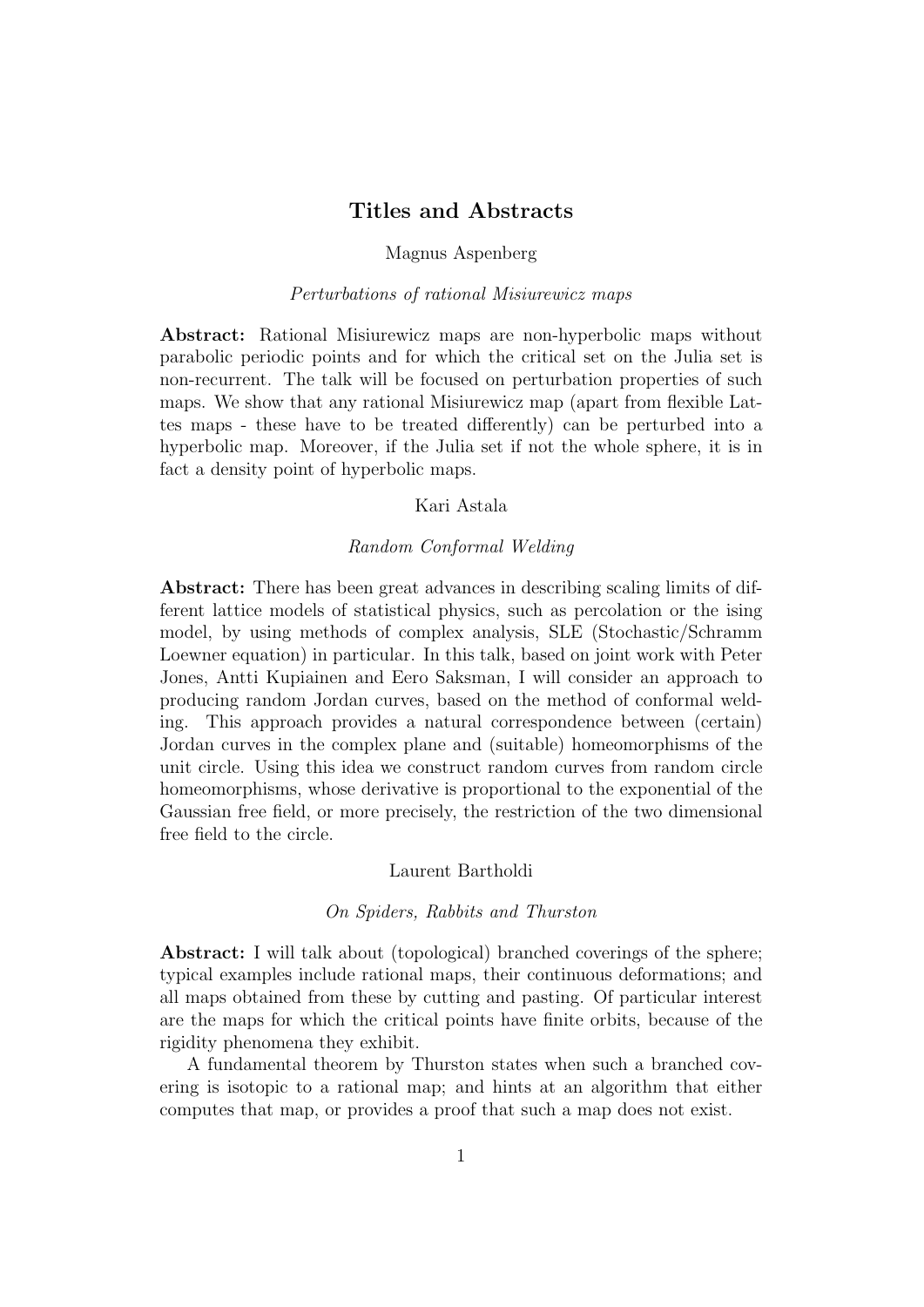I will explain how these ideas can be realised using group-theoretical language, and give an application to a problem involving quadratic polynomials.

The words in the title are justified as follows: the "Rabbit" is a polynomial of degree 2, whose critical point follows a cycle of length three, and whose Julia set looks like a rabbit. Thurston's algorithm involves imagining a "spider" sitting opposite the rabbit on the sphere, with three legs stretching to the orbit of the critical point. The spider knits the unfortunate rabbit with her legs, attempting to canonicalize it.

# Araceli Bonifant

# Topology of the period p curve for cubic polynomials

Abstract: The parameter space for monic centered cubic polynomial maps with a marked critical point of period  $p$  is a smooth algebraic curve whose genus increases rapidly with  $p$ . In this talk I will discuss the topology of this curve. This is joint work with Jan Kiwi and John Milnor.

## Shuan Bullett

#### Moduli spaces of holomorphic correspondences

Abstract: Holomorphic correspondences generalise rational maps and Kleinian groups as dynamical systems on the Riemann sphere. In favourable circumstances a correspondence has a non-empty normality set, on which the space of grand orbits is a marked Riemann surface S. For a particular family of quasifuchsian examples we show how the moduli space of the correspondences sits as an intermediate covering between the moduli space of S and its universal cover, the Teichmueller space of S. This viewpoint allows us to parameterise the moduli space of our correspondences, to investigate its boundary, and to classify the critical relations that occur at isolated interior points.

## Arnaud Cheritat

## Two theorems of Herman

Abstract: We extend two theorems of Herman concerning Siegel disks. First we construct Siegel disks with non locally connected boundaries, for maps that are holomorphic beyond the boundary. Second (joint work with Pascale Roesch), we prove that under Herman's Diophantine condition, the boundary of Siegel disks of bicritical polynomials must contain a critical point.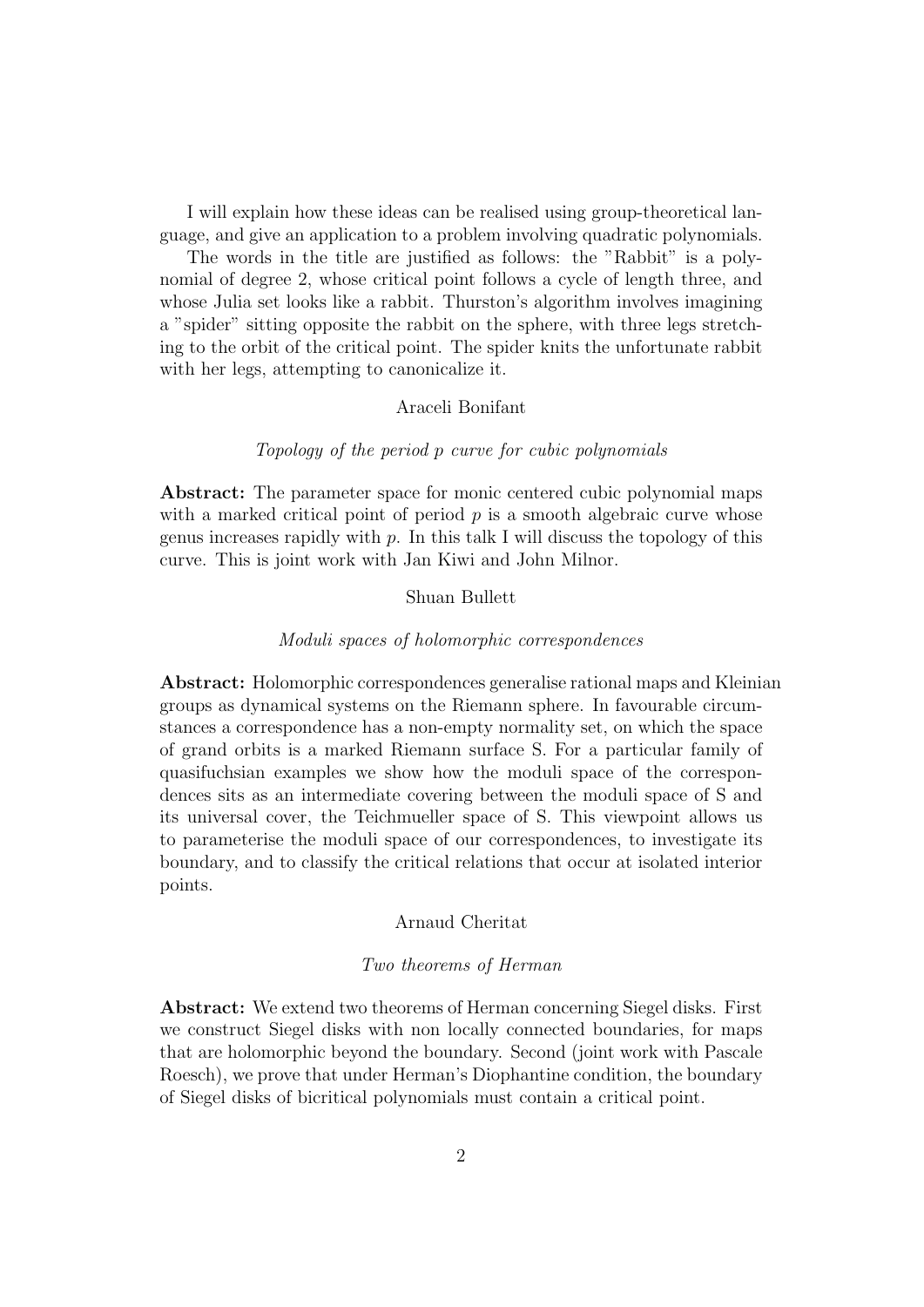#### Hiroyuki Inou

## Discontinuous straightening maps

Abstract: Kiwi and the speaker gave a precise formulation of straightening maps for families of higher degree polynomials. I would like to explain that such a straightening map is always discontinuous if it is not "essentially" quadratic, as Douady-Hubbard's example of a cubic-like family suggested. I would also discuss straightening maps on escape locus.

# Pekka Koskela

# Generalized dimension estimate for the boundary of a simply connected domain

Abstract: The derivative of Riemann mapping function onto a simply connected domain of finite area is always in  $L^2(B(0,1))$  with respect to the usual area. It is well-known that, if the derivative is  $L^2$ -integrable with respect to the measure  $(1-|z|)^{-\epsilon}dA$ , then the Hausdorff dimension of the boundary of the domain is bounded away from two, and that the bound tends to two when  $\epsilon$  tends to zero. Consider the measure  $\log^{\lambda}(1/(1-|z|))dA$ . If  $\lambda \leq 1$ , it may happen that the boundary has positive area. When  $\lambda > 1$ , we prove that the generalized Hausdorff measure of the boundary is zero for the gauge function  $h(t) = t^2 \log(1/t)$ . This shows a "spectral gap" for these general scales. One can in fact replace the exponent one of the logarithm in the gauge function by an exponent strictly bigger than one, depending on  $\lambda$ .

## Genadi Levin

## Identities for forward and backward critical orbits

Abstract: We start by reviewing some results of a joint paper with M. Sodin and P. Yuditsky (1991). We derive from this a connection between Lyapunov exponents and the pressure at the critical points. This is a work in progress.

## Daniel Meyer

#### Invariant Peano curves of expanding Thurston maps

Abstract: We consider postcritically finite rational maps, whose Julia set is the whole sphere. It is shown that every such map f has an iterate  $F = f^n$ , that is semi-conjugate to  $z^d: S^1 \to S^1$ , where  $d = \deg F$ . More precisely, for such an F there is Peano curve  $\gamma: S^1 \to S^2$  (onto), such that  $F \circ \gamma(z) =$ gamma( $z^d$ ) (for all  $z \in S_1$ ). This was constructed by Milnor for a specific map before, it corresponds to a result by Cannon-Thurston for Kleinian groups.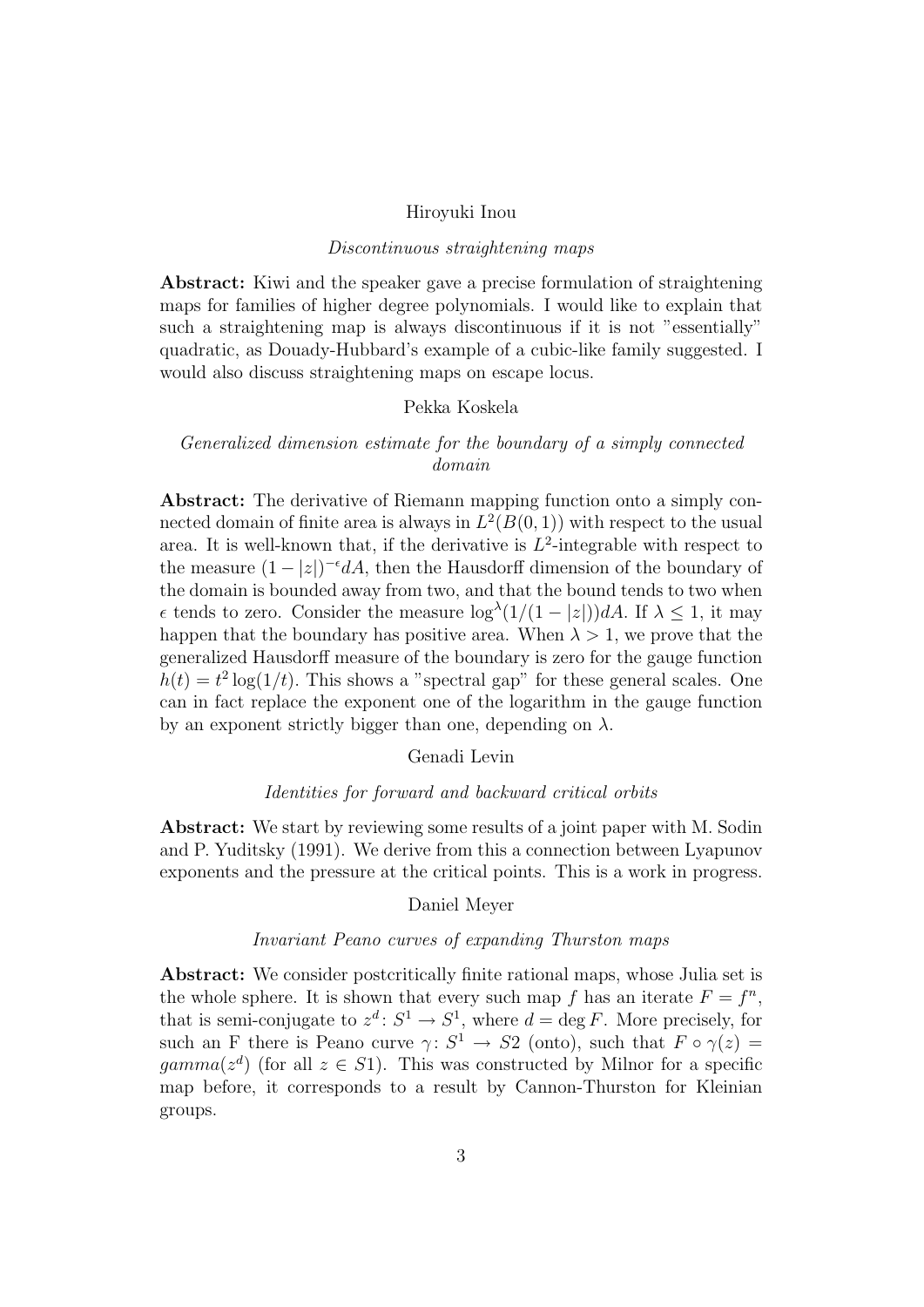#### Carsten Petersen

# Polynomial-like semi-conjugates of the shift

Abstract: Let  $f: U' \to U$  be a generealized polynomial-like mapping, i.e. f is proper, holomorphic of degree  $d \geq 2$  with  $U' \subset\subset U$  and with U and each component  $U_i'$  of  $U'$  isomorphic to  $\mathbb{D}$ . If the filled Julia set  $K_f$  of f is a Cantor set. Then there is a semi-conjugacy  $\Pi : \Sigma_d \to J_f = K_f$  of the onesided shift  $\sigma$  on  $\Sigma_d$  to f such that  $\Pi$  is as injective as possible. That is, such that

$$
\#\Pi^{-1}(z) = \lim_{n \to \infty} \deg(f^n, z).
$$

Mary Rees

#### The parameter capture map

Abstract: The context of this talk is quadratic rational maps. In particular, we consider those for which one of the two critical points is of period three, and the second critical point is in the backward orbit of the first. If the second critical point is not itself periodic, then we say that the map is of type III. The (Wittner) captures are a proper class of type III. The capture construction is an analogue of mating. The Julia sets of capture maps are obtained in a simple manner from Julia sets of polynomial, by first identifying points on the Julia set of the polynomial in pairs using a lamination generated by a diagonal identifying points on the boundaries of two distinct Fatou components, and then opening up these connections in a different way  $-$  a construction which Timorin calls "gluing" and has considered in a more general context.

The polynomials that are relevant to us are the quadratic polynomials with a critical point of period three: the rabbit, anti-rabbit and aeroplane polynomials, and, in particular, the last of these. A type III quadratic rational map can be represented by a capture by the aeroplane polynomial in many different ways (or by none). The parameter capture map sends a capture representation to the rational map it represents. In this talk I shall discuss the fibres of the paramater capture map for the aeroplane polynomial.

Pascale Roesch

## Cubic Newton Maps

Abstract: I will describe the parameter space of cubic Newton maps. It includes very recent works with Magnus Aspenberg.

#### Dierk Schleicher